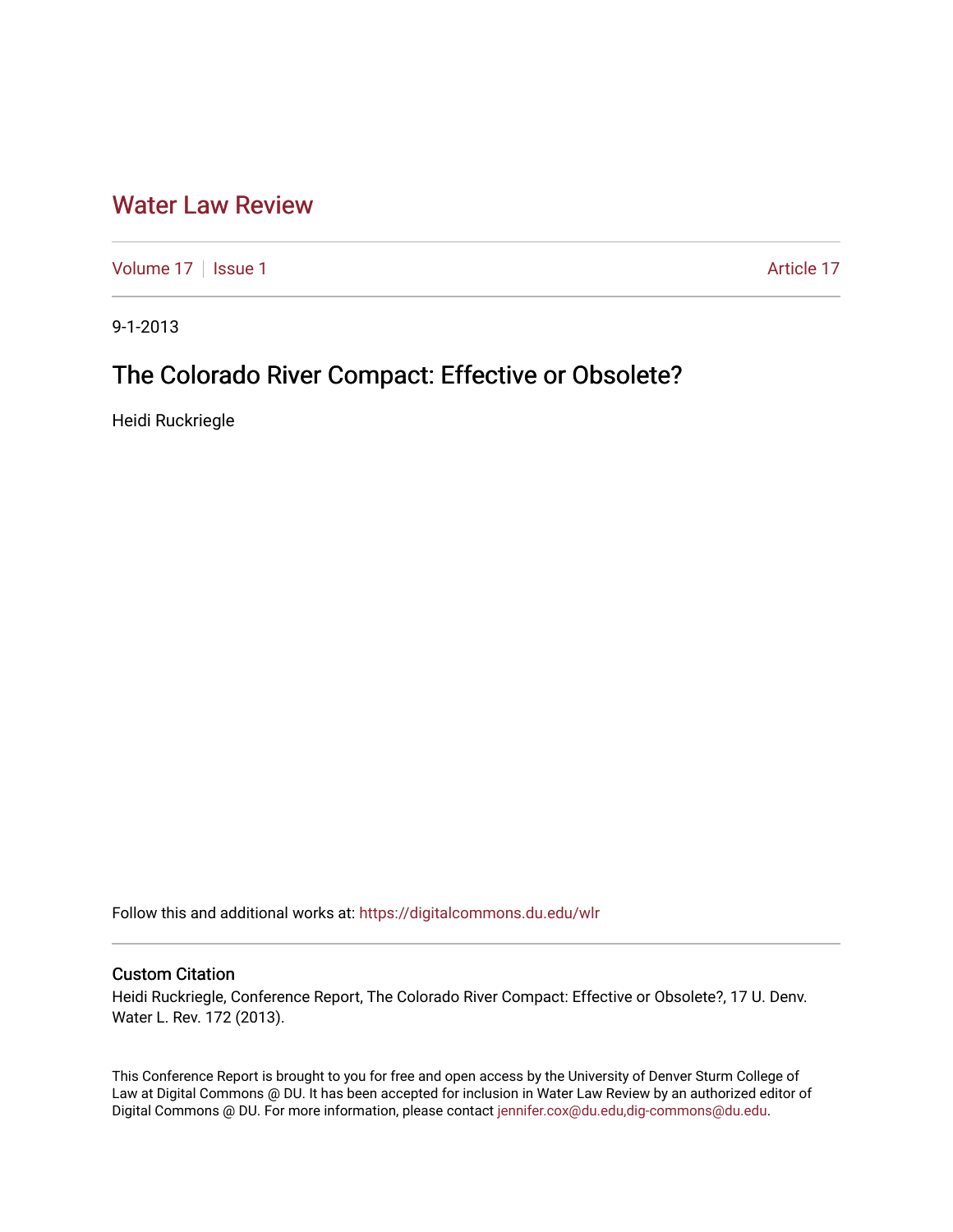effect in **2006.** Additionally, Colorado passed Senate **Bill** 04-222, which prohibited the State Engineer from curtailing ground water withdrawals in **Divi**sion Three wells that are part of a ground water management sub-district. The Colorado Supreme Court characterized SB 04-222 as an alternative to court approved augmentation plans. So far the water court has only approved one sub-district, Special Improvement District One, although five other subdistricts are planned for Water Division Three. Currently, approximately three thousand wells located outside Sub-district One. are depleting stream flows in Division Three. The depletions are not being replaced and the State Engineer is not curtailing the wells.

Gabiel *Kester*

### **THIRD ANNUAL CARVER COLLOQUIUM**

### Denver, Colorado November 12, **2013**

### THE **COLORADO RIVER COMPACr: EFFECTIVE OR OBSOLETE?**

Lawyers, students, scientists, and the general public gathered to watch the  $3<sup>rd</sup>$  annual Carvel Colloquium, an Oxford-style debate about the future of the Colorado River Compact ("Compact"). The event followed two years of stellar debates on timely topics- namely the push to build transmission lines for renewable energy sources and the question of who has primacy when it comes to regulating hydraulic fracturing of oil and gas wells. Professor Jan Laitos, holder of the John **A.** Carver Jr. Chair, hosted the debate and served as a moderator. Speaker-debaters included **CEO** and Manager of Denver Water, Jim Lochhead, and Assistant Provost of **IE** Research and Curriculum Initiatives for the University of Denver Sturm College of Law, Tom **I.** Romero.

Mr. Lochhead is recognized as one of the nation's foremost water rights and natural resources attorneys. He is the former executive director of the Colorado Department of Natural Resources and past shareholder at Brownstein Hyatt Farber Schreck, where he worked on issues relating to water rights, interstate water matters, the Endangered Species Act, public lands and natural resources, zoning, land use, and real estate development. Professor Romero teaches and researches in the areas of the legal history of the American West, land use, water law, urban development, and local government, and has published extensively on these topics in prestigious law reviews.

Introducing the issue to the crowd, Professor Laitos discussed the value of Colorado River water in the past, today, and moving into the future. The river is an incredibly important source for water needs **in** Colorado and beyond. As the lifeblood of the West, especially the Southwest, the Colorado River serves seven states and two countries. Past intelligent management of the river allowed for economic growth **in** the arid west.

The Compact, signed **in 1922** at the Bishops Lodge in Santa Fe, brought all seven Colorado River Basin states into agreement as to the allotment of Colorado River water. It has served as the foundation for the "law of the river" ever since, but has many noted shortcomings. It famously overestimated the amount of water available from the Colorado River and failed to anticipate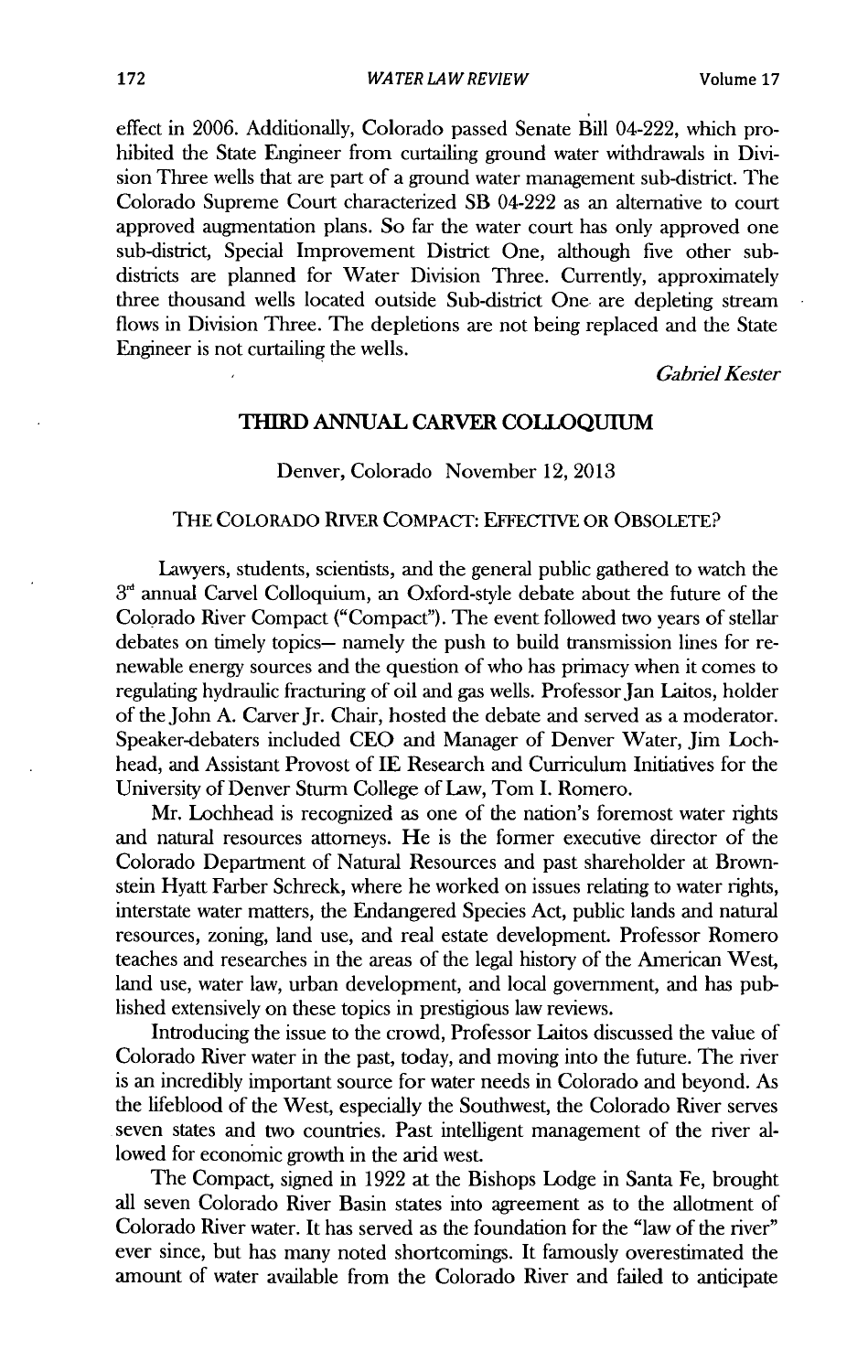certain demographic and climatic trends within the Colorado River Basin. While the agreement has served a noble purpose over the years, many have questioned the Compact's continued viability. To start the debate Professor Laitos asked the question: "Is the Compact still relevant; or should we throw it away and start over?"

Format for Oxford debates allots each speaker twenty minutes to make their case; afterward, each speaker has the opportunity for a five-minute rebuttal before the speakers accept questions from the audience. Professor Romero opened with the argument that the Compact signatories need to replace the Compact with a new system. To follow, Mr. Lochhead took the position that the agreement maintains viability in today's world.

Professor Romero highlighted the crisis; no other water body has been the source of more controversy. The Colorado River provides water to over 40 million people, **5.5** million acres of land, Native American tribes, national parks, wildlife refuge areas and more. The Compact was the first negotiation of its kind to agree upon water distribution. In the words of Professor Romero, it is "thus far the most ambitious illustration of interstate agreement."

Professor Romero explained that compacts, like contracts, can change **by** mutual consent or judicial decree and are not as resistant to change as constitutions. Although the Compact's format implicitly allows some change, barriers to such changes exist. Comparing the challenge of amending the Compact to the Constitution, Professor Romero noted that Congress has amended the Constitution significantly in the past ninety-one years and could likewise amend the Compact. In fact, Professor Romero explained that **the** expectation that future generations would amend the Compact is evident in the words of Compact signatory and Secretary of Commerce Herbert Hoover who, noting that the Compact had ample provision for readjustment at a later date, stated:

It seems to me almost fantastical to be fighting in the shadows of what may happen ...in seventy-five years **hence....If** we can provide for equity for the next 40 to **75** years, we can trust the generation after the next to be as intelligent as we are today. **They** will settle it in the light of the forces of their day.

Professor Romero argued that the forces of our day clearly indicate it **is** time to make a change. We need a new compact sufficiently nimble, adaptive, and responsive to changing times.

Professor Romero based his argument on three factors. First, the Compact is based on inadequate understanding of hydrology and an inadequate historical record. Compact participants relied on **1899-1920** records when precipitation and flows were unusually high/wet. They estimated the Colorado River's flow to be **16** million acre-feet annually. However, the reality is that severe drought has plagued the river since **1999,** with annual flows averaging barelyl2 million acre-feet. Worse, lower average flows are predicted in the future. At the time of the Compact, none of the signatories could foresee the effects of climate change **-** less snow, decreased groundwater, and increased rates of evaporation-which over time may be potentially catastrophic. Professor Romero noted that the National Academy of Sciences has predicted that **by 2060** water sources **will** experience a thirty percent decline. Under current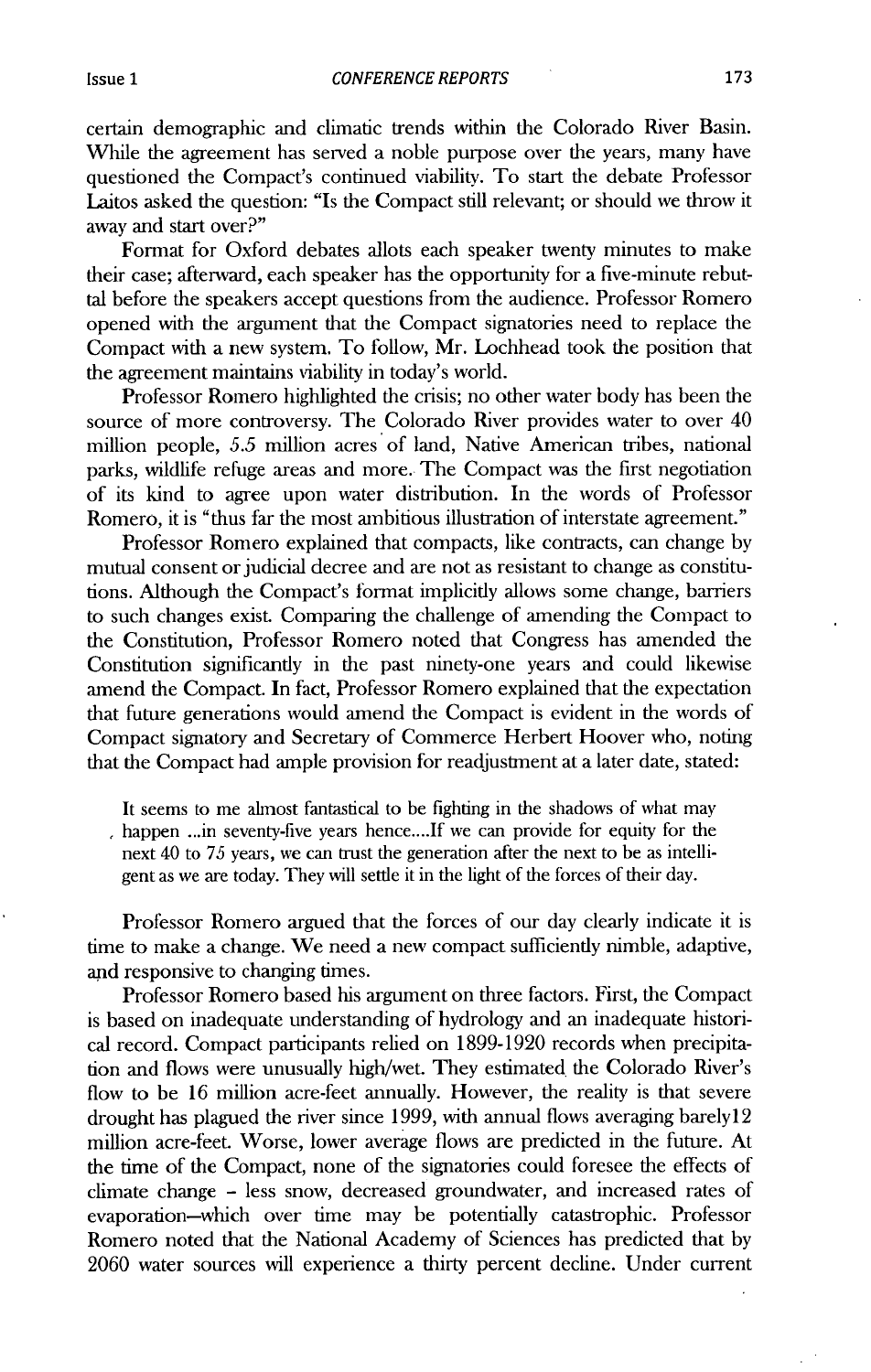Compact parameters, the upper basin will bear the brunt of these impending shortages.

Second, Professor Romero argued the economic and social context of the Colorado River Basin was unsettled at the time of Compact formation. Although some locations of growth were predictable, for example southern California, the signatories could not have easily anticipated urban booms in Nevada and Arizona. Furthermore, in general the basin has experienced a shift from agricultural to urban needs. In asimilar but distinct way, user valuation has changed; people now appreciate the canyons, river and water for what they are and not their water consumption.

Third, and finally, Professor Romero argued the Compact failed to include important sovereign interests-namely, Native Americans and Mexico. Despite the notion of equity, fairness, and commitment governing the use of Colorado River system, neither Mexico nor American tribes had a seat at the original negotiation table. Compact commissioners felt no legal obligations to their riparian neighbor to the south. It was not until 22 years later, in 1944, that the United States and Mexico entered into a contract guaranteeing **1.5** million acre-feet per year (forty percent of the **3.6** million acre-feet Mexico sought), a contract that left no room for future growth. Unfortunately, **U.S.** tribes received even less acknowledgement. From a purely structural perspective, American tribes arguably deserved similar status as states. In fact, fifteen years before the signing of the Compact, the Supreme Court case *Winters v. United States* determined that the federal government impliedly reserved water for needs of native communities at the establishment date of the reservation.

Professor Romero left the audience with the argument that, ultimately, the basin states need the courage to re-think the Compact, whose shelf-life has expired, and, at a minimum, the agreement warrants amendments in the face of significant economic, environmental, and political shifts.

From the other prospective, Jim Lochhead fully supported the Colorado River Compact as it stands. He pointed out that Denver Water serves over **1.3** million customers, and half of the water comes from the Colorado River. Much of what drives both the Colorado and **U.S.** economy is at stake with the Compact. Mr. Lochhead explained that the basic Compact obligation of **Up**per Basin states is not to deplete flows to the Lower Basin below *75* million acre-feet over a ten-year average.

In his argument, Mr. Lochhead made four main points. First, if we were to follow Professor Romero's suggestion and re-negotiate the Compact, the Upper Basin states could potentially end up with a reduced Compact allocation. As it stands, the Upper Basin has the right to use *7.5* million acre-feet in a given year, but currently fails to put that entire amount to beneficial use. This is especially true in drought years, when the water simply isn't physically available. The Compact also allocates *7.5* million acre-feet to the Lower Basin, plus an additional 1 million acre-feet for tributary inflow. Unlike the Upper Basin, the Lower Basin regularly uses its entire Compact allocation. This raises the question **-** if we were to renegotiate the Compact based on the historic consumptive use of the Upper and Lower basins, how would allocations differ? Mr. Lochhead believes that the odds are likely that Lower Basin econo